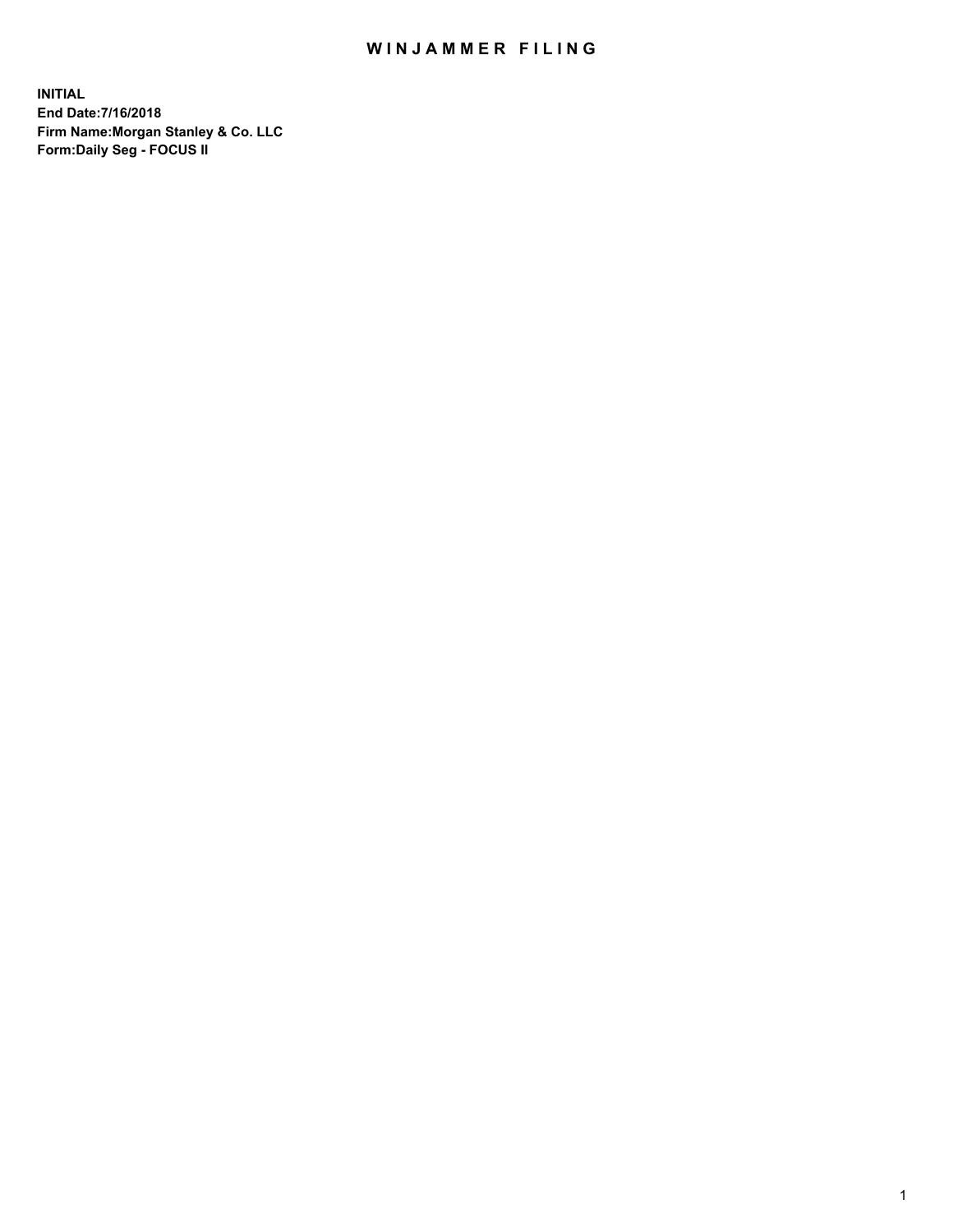## **Daily Segregation - Cover Page**

| Name of Company                                                                                                                                                                                                                                                                                                                | Morgan Stanley & Co. LLC                                             |
|--------------------------------------------------------------------------------------------------------------------------------------------------------------------------------------------------------------------------------------------------------------------------------------------------------------------------------|----------------------------------------------------------------------|
| <b>Contact Name</b>                                                                                                                                                                                                                                                                                                            | <b>Ikram Shah</b>                                                    |
| <b>Contact Phone Number</b>                                                                                                                                                                                                                                                                                                    | 212-276-0963                                                         |
| <b>Contact Email Address</b>                                                                                                                                                                                                                                                                                                   | Ikram.shah@morganstanley.com                                         |
| FCM's Customer Segregated Funds Residual Interest Target (choose one):<br>a. Minimum dollar amount: ; or<br>b. Minimum percentage of customer segregated funds required:% ; or<br>c. Dollar amount range between: and; or<br>d. Percentage range of customer segregated funds required between:% and%.                         | 280,000,000<br><u>0</u><br>0 <sub>0</sub><br>0 <sub>0</sub>          |
| FCM's Customer Secured Amount Funds Residual Interest Target (choose one):<br>a. Minimum dollar amount: ; or<br>b. Minimum percentage of customer secured funds required:%; or<br>c. Dollar amount range between: and; or<br>d. Percentage range of customer secured funds required between: % and %.                          | 140,000,000<br><u>0</u><br>0 <sub>0</sub><br>0 <sub>0</sub>          |
| FCM's Cleared Swaps Customer Collateral Residual Interest Target (choose one):<br>a. Minimum dollar amount: ; or<br>b. Minimum percentage of cleared swaps customer collateral required:% ; or<br>c. Dollar amount range between: and; or<br>d. Percentage range of cleared swaps customer collateral required between:% and%. | 92,000,000<br>$\overline{\mathbf{0}}$<br><u>00</u><br>0 <sub>0</sub> |

Attach supporting documents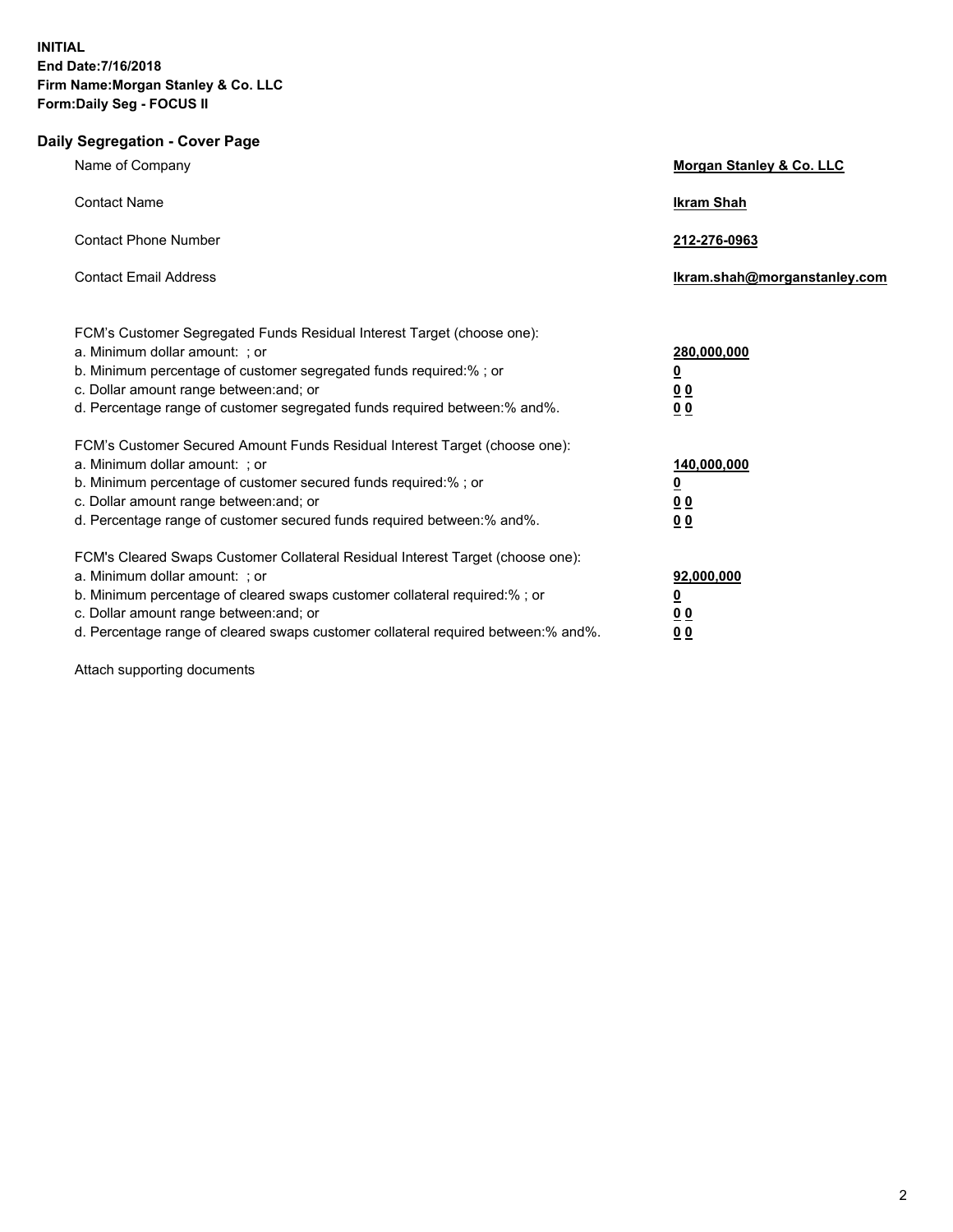## **Daily Segregation - Secured Amounts**

|     | Foreign Futures and Foreign Options Secured Amounts                                         |                                  |
|-----|---------------------------------------------------------------------------------------------|----------------------------------|
|     | Amount required to be set aside pursuant to law, rule or regulation of a foreign            | $0$ [7305]                       |
|     | government or a rule of a self-regulatory organization authorized thereunder                |                                  |
| 1.  | Net ledger balance - Foreign Futures and Foreign Option Trading - All Customers             |                                  |
|     | A. Cash                                                                                     | 3,282,814,762 [7315]             |
|     | B. Securities (at market)                                                                   | 2,144,625,530 [7317]             |
| 2.  | Net unrealized profit (loss) in open futures contracts traded on a foreign board of trade   | -578,027,086 [7325]              |
| 3.  | Exchange traded options                                                                     |                                  |
|     | a. Market value of open option contracts purchased on a foreign board of trade              | 30,824,850 [7335]                |
|     | b. Market value of open contracts granted (sold) on a foreign board of trade                | -27,725,848 [7337]               |
| 4.  | Net equity (deficit) (add lines 1.2. and 3.)                                                | 4,852,512,208 [7345]             |
| 5.  | Account liquidating to a deficit and account with a debit balances - gross amount           | 278,294,963 [7351]               |
|     | Less: amount offset by customer owned securities                                            | -277,137,269 [7352] 1,157,694    |
|     |                                                                                             | $[7354]$                         |
| 6.  | Amount required to be set aside as the secured amount - Net Liquidating Equity              | 4,853,669,902 [7355]             |
|     | Method (add lines 4 and 5)                                                                  |                                  |
| 7.  | Greater of amount required to be set aside pursuant to foreign jurisdiction (above) or line | 4,853,669,902 [7360]             |
|     | 6.                                                                                          |                                  |
|     | FUNDS DEPOSITED IN SEPARATE REGULATION 30.7 ACCOUNTS                                        |                                  |
| 1.  | Cash in banks                                                                               |                                  |
|     | A. Banks located in the United States                                                       | 587,226,360 [7500]               |
|     | B. Other banks qualified under Regulation 30.7                                              | 519,798,282 [7520] 1,107,024,642 |
|     |                                                                                             | [7530]                           |
| 2.  | Securities                                                                                  |                                  |
|     | A. In safekeeping with banks located in the United States                                   | 106,737,784 [7540]               |
|     | B. In safekeeping with other banks qualified under Regulation 30.7                          | 0 [7560] 106,737,784 [7570]      |
| 3.  | Equities with registered futures commission merchants                                       |                                  |
|     | A. Cash                                                                                     | 6,331,467 [7580]                 |
|     | <b>B.</b> Securities                                                                        | $0$ [7590]                       |
|     | C. Unrealized gain (loss) on open futures contracts                                         | -529,865 [7600]                  |
|     | D. Value of long option contracts                                                           | $0$ [7610]                       |
|     | E. Value of short option contracts                                                          | 0 [7615] 5,801,602 [7620]        |
| 4.  | Amounts held by clearing organizations of foreign boards of trade                           |                                  |
|     | A. Cash                                                                                     | $0$ [7640]                       |
|     | <b>B.</b> Securities                                                                        | $0$ [7650]                       |
|     | C. Amount due to (from) clearing organization - daily variation                             | $0$ [7660]                       |
|     | D. Value of long option contracts                                                           | $0$ [7670]                       |
|     | E. Value of short option contracts                                                          | 0 [7675] 0 [7680]                |
| 5.  | Amounts held by members of foreign boards of trade                                          |                                  |
|     | A. Cash                                                                                     | 2,362,623,622 [7700]             |
|     | <b>B.</b> Securities                                                                        | 2,037,887,746 [7710]             |
|     | C. Unrealized gain (loss) on open futures contracts                                         | -577,497,221 [7720]              |
|     | D. Value of long option contracts                                                           | 30,824,850 [7730]                |
|     | E. Value of short option contracts                                                          | -27,725,848 [7735] 3,826,113,149 |
|     |                                                                                             | [7740]                           |
| 6.  | Amounts with other depositories designated by a foreign board of trade                      | $0$ [7760]                       |
| 7.  | Segregated funds on hand                                                                    | $0$ [7765]                       |
| 8.  | Total funds in separate section 30.7 accounts                                               | 5,045,677,177 [7770]             |
| 9.  | Excess (deficiency) Set Aside for Secured Amount (subtract line 7 Secured Statement         | 192,007,275 [7380]               |
|     | Page 1 from Line 8)                                                                         |                                  |
| 10. | Management Target Amount for Excess funds in separate section 30.7 accounts                 | 140,000,000 [7780]               |
| 11. | Excess (deficiency) funds in separate 30.7 accounts over (under) Management Target          | 52,007,275 [7785]                |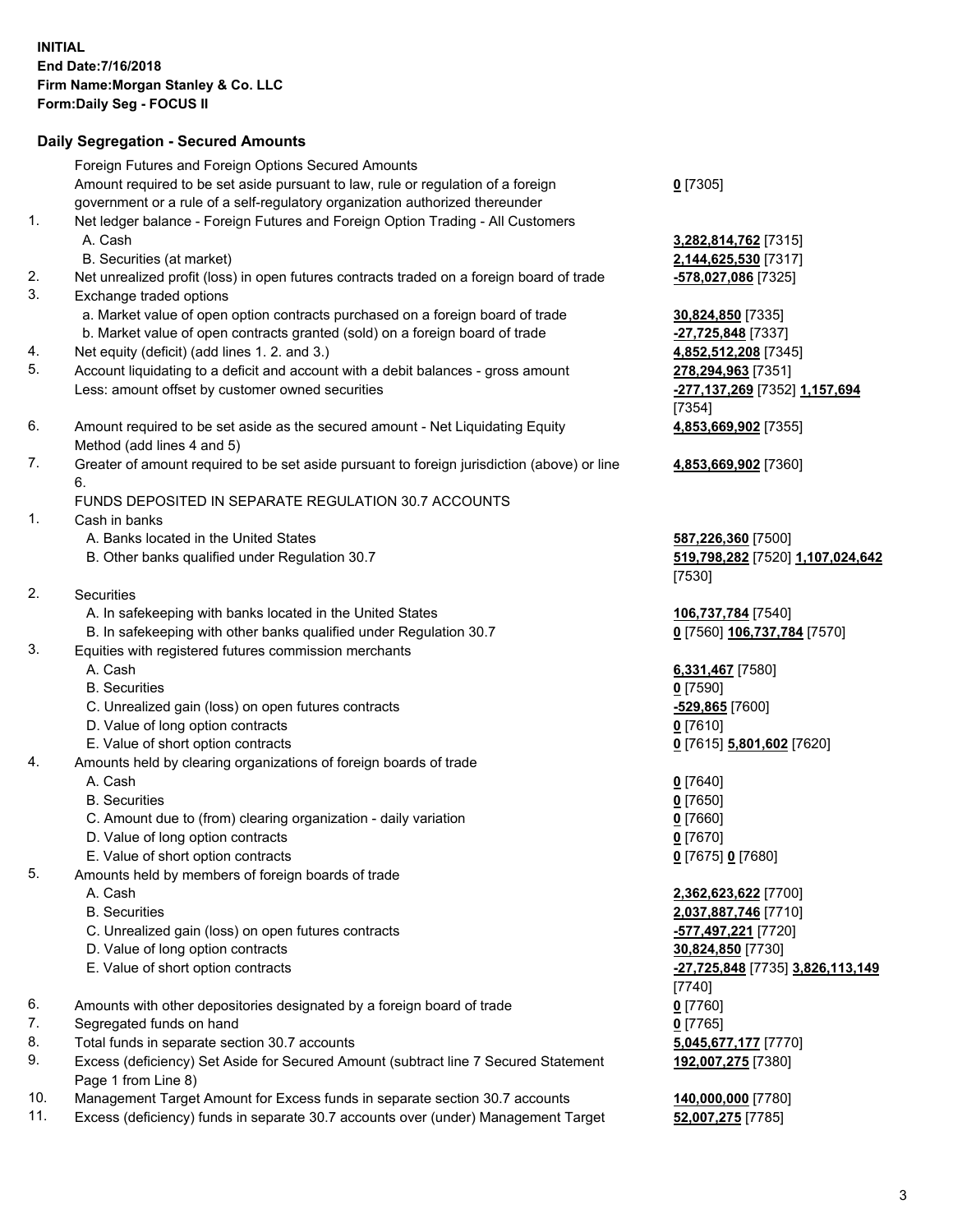|     | Daily Segregation - Segregation Statement                                           |                                     |
|-----|-------------------------------------------------------------------------------------|-------------------------------------|
|     | SEGREGATION REQUIREMENTS(Section 4d(2) of the CEAct)                                |                                     |
| 1.  | Net ledger balance                                                                  |                                     |
|     | A. Cash                                                                             | 10,657,672,669 [7010]               |
|     | B. Securities (at market)                                                           | 5,716,620,101 [7020]                |
| 2.  | Net unrealized profit (loss) in open futures contracts traded on a contract market  | -418,760,624 [7030]                 |
| 3.  | Exchange traded options                                                             |                                     |
|     | A. Add market value of open option contracts purchased on a contract market         | 399,164,497 [7032]                  |
|     | B. Deduct market value of open option contracts granted (sold) on a contract market | -545,897,317 [7033]                 |
| 4.  | Net equity (deficit) (add lines 1, 2 and 3)                                         | 15,808,799,326 [7040]               |
| 5.  | Accounts liquidating to a deficit and accounts with                                 |                                     |
|     | debit balances - gross amount                                                       | 595,364,206 [7045]                  |
|     | Less: amount offset by customer securities                                          | -590,250,837 [7047] 5,113,369       |
|     |                                                                                     | [7050]                              |
| 6.  | Amount required to be segregated (add lines 4 and 5)                                | 15,813,912,695 [7060]               |
|     | FUNDS IN SEGREGATED ACCOUNTS                                                        |                                     |
| 7.  | Deposited in segregated funds bank accounts                                         |                                     |
|     | A. Cash                                                                             | 4,334,380,208 [7070]                |
|     | B. Securities representing investments of customers' funds (at market)              | $0$ [7080]                          |
|     | C. Securities held for particular customers or option customers in lieu of cash (at | 559,360,743 [7090]                  |
|     | market)                                                                             |                                     |
| 8.  | Margins on deposit with derivatives clearing organizations of contract markets      |                                     |
|     | A. Cash                                                                             | 6,307,563,742 [7100]                |
|     | B. Securities representing investments of customers' funds (at market)              | $0$ [7110]                          |
|     | C. Securities held for particular customers or option customers in lieu of cash (at | 5,157,259,358 [7120]                |
|     | market)                                                                             |                                     |
| 9.  | Net settlement from (to) derivatives clearing organizations of contract markets     | -82,552,696 [7130]                  |
| 10. | Exchange traded options                                                             |                                     |
|     | A. Value of open long option contracts                                              | 399,164,497 [7132]                  |
|     | B. Value of open short option contracts                                             | -545,897,317 [7133]                 |
| 11. | Net equities with other FCMs                                                        |                                     |
|     | A. Net liquidating equity                                                           | 12,717,196 [7140]                   |
|     | B. Securities representing investments of customers' funds (at market)              | $0$ [7160]                          |
|     | C. Securities held for particular customers or option customers in lieu of cash (at | $0$ [7170]                          |
| 12. | market)                                                                             |                                     |
| 13. | Segregated funds on hand<br>Total amount in segregation (add lines 7 through 12)    | $0$ [7150]<br>16,141,995,731 [7180] |
| 14. | Excess (deficiency) funds in segregation (subtract line 6 from line 13)             | 328,083,036 [7190]                  |
| 15. | Management Target Amount for Excess funds in segregation                            | 280,000,000 [7194]                  |
| 16. | Excess (deficiency) funds in segregation over (under) Management Target Amount      | 48,083,036 [7198]                   |
|     |                                                                                     |                                     |

16. Excess (deficiency) funds in segregation over (under) Management Target Amount Excess